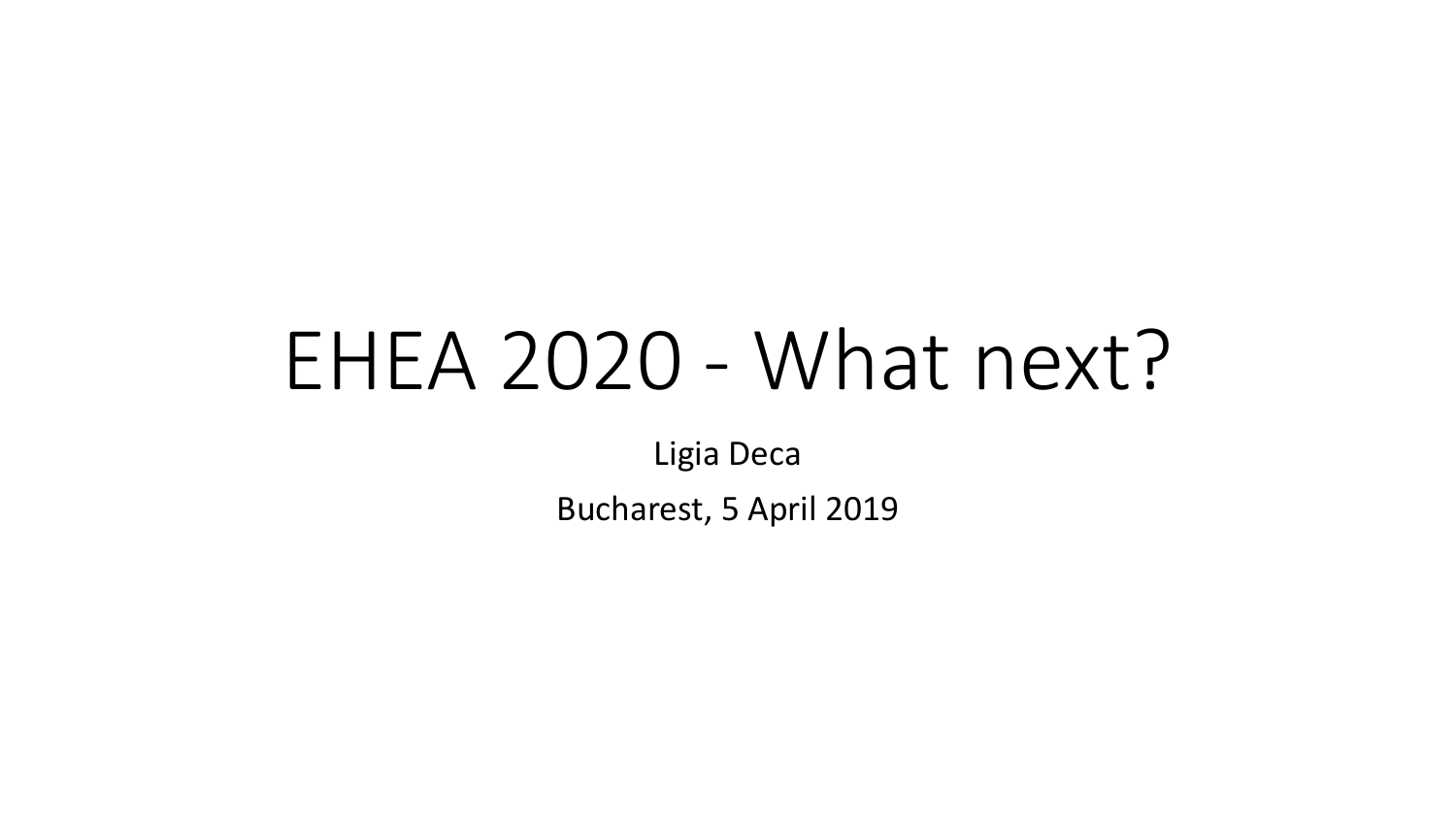## History of this discussion

- June 2008 Extraordinary BFUG meeting in Sarajevo (13b);
- September 2014 BFUG meeting in Rome (41);
- April 2019 BFUG meeting in Bucharest (65).

Generally, the debate had three parts in the past: what can be done to move things along regarding existing EHEA priorities, what should be the future priorities and governance arrangements to underpin them?

This time, the focus was overwhelmingly on the future.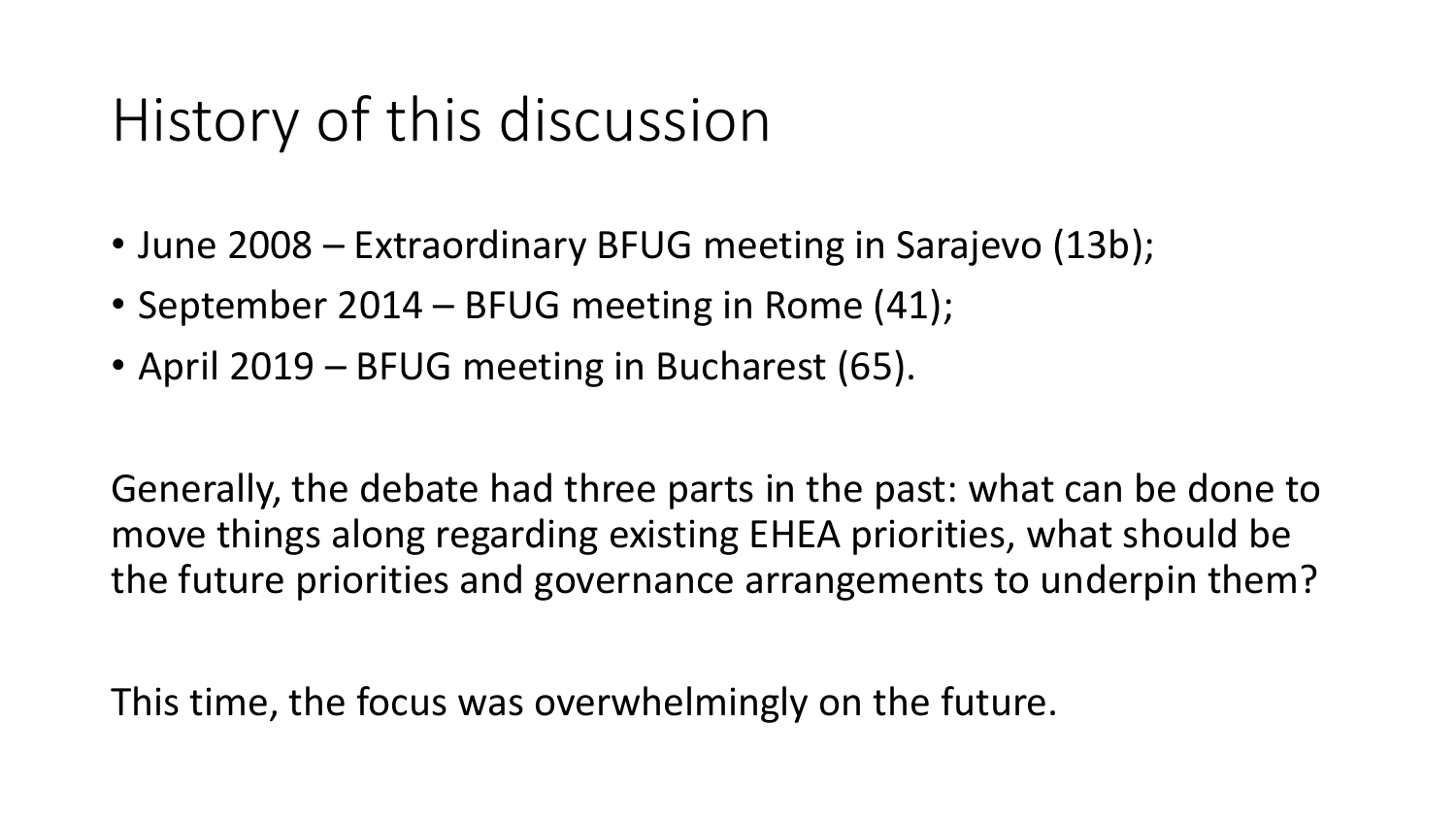#### Research views

Generally, researchers view the EHEA as:

- A loose framework for voluntary cooperation and of peer learning (Harmsen 2015);
- Voluntary cooperation framework, with special attention to peer learning, but once commitments have been undertaken, implementation is not optional. (External) trust in the EHEA relies on this last point (Bergan 2015, Strand Vidarsdottir 2018);
- A form of inter-governmental cooperation lacking mechanisms for accountability and transparency, as it would have had if it were set up under the EU or CoE umbrella.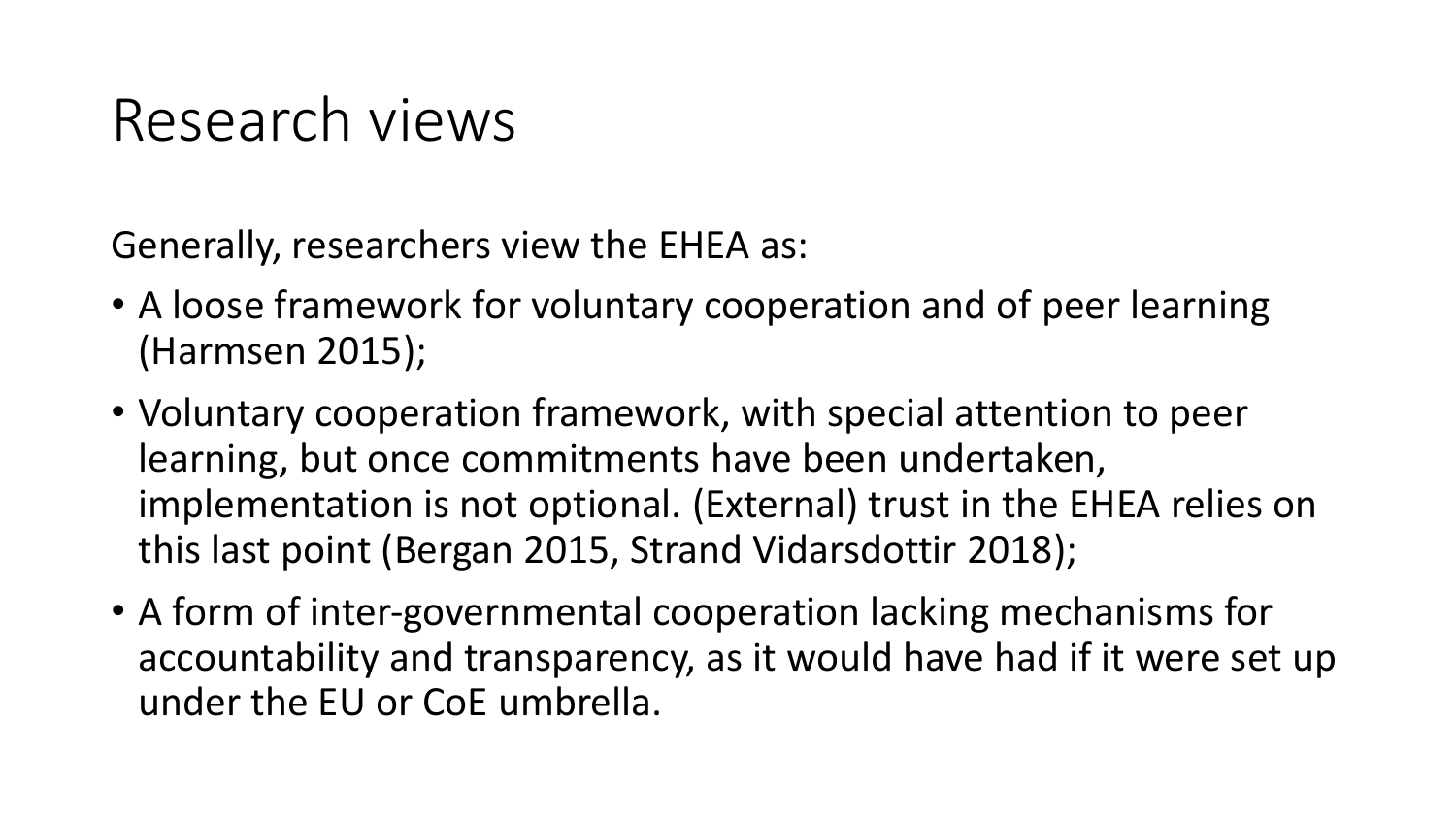#### Measuring success in the EHEA

- Matei et al (2018) argue that success should be looked at from various vantage points, as the BP can be looked at as a:
	- Political process at the European and national level;
	- Policy process at the European, national and institutional level.
- Success in implementation is also measured in relation to perceived goals or intentions. Not all BFUG members understand the EHEA Communiques in the same way, let alone national authorities or academic communities…Plus, implementation is never a linear process, it involves re-conceptualization and gaining ownership.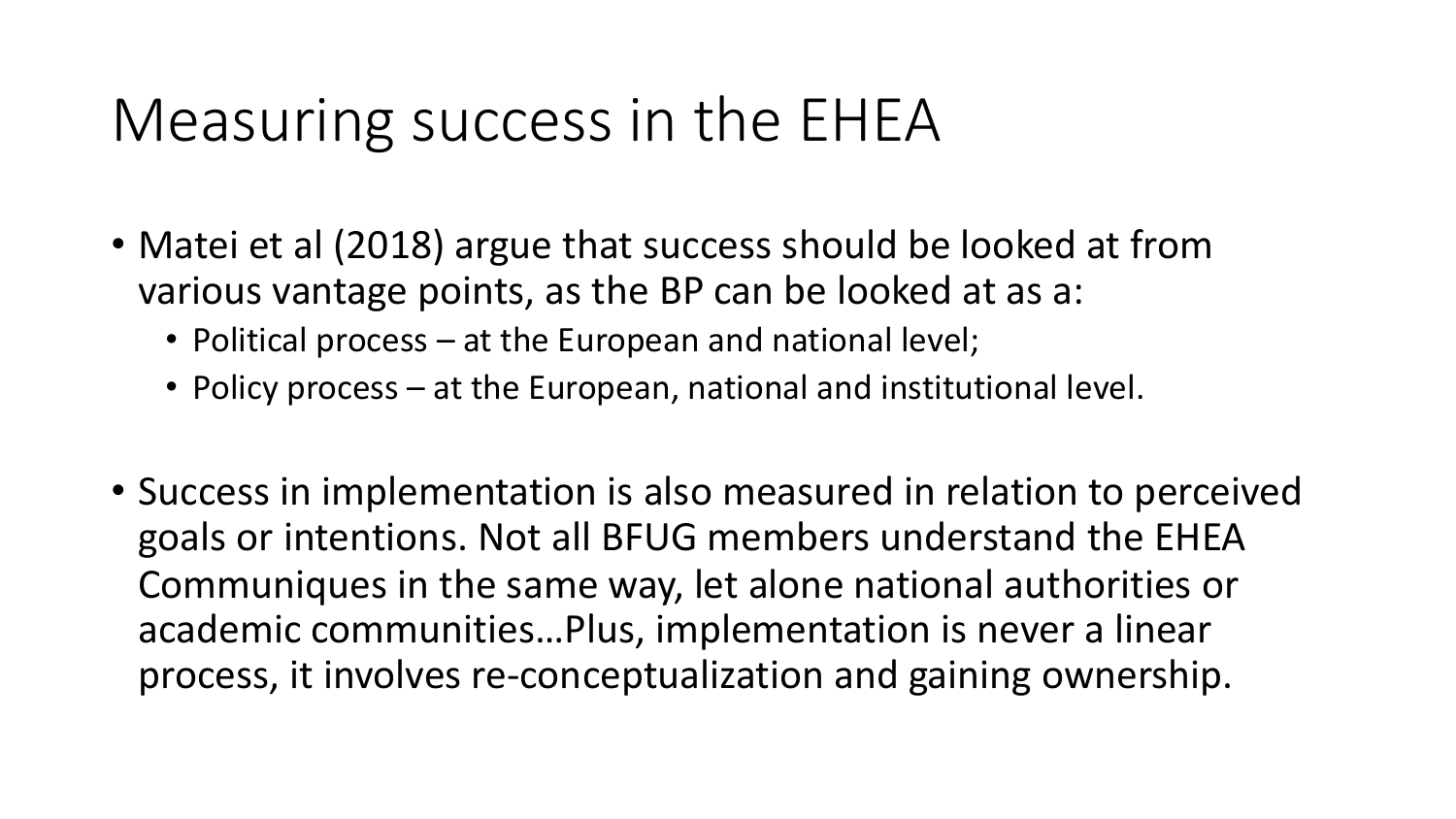# Why is it so hard to go beyond the present?

- Difficult discussions about the character of the Bologna Process;
- Lack of political attractiveness to talk about the Bologna Process at the national level in most EHEA countries;
- Euroscepticism;
- Expansion of the EHEA priorities over the years…etc.

The discussion seems to revolve around "what else should we do?" or "how should we change the structures", when in fact the problem is a political one – "what do we want from Europe when it comes to HE cooperation?".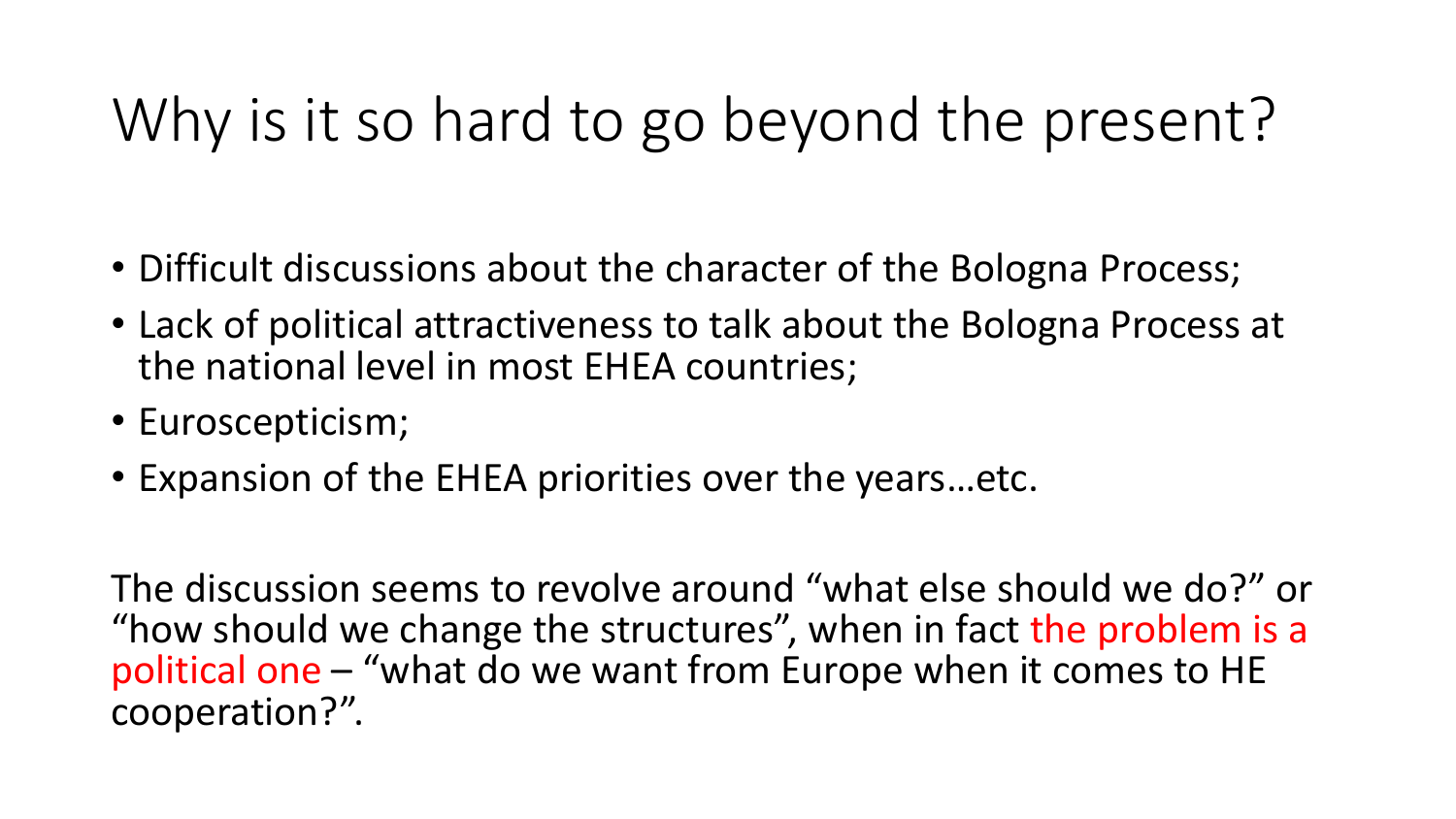## Synthesis of yesterday's discussions

- Main priorities: social dimension/ LLL + teaching and learning/ SCL;
- A lot of points made on the increasingly complex role of HE and HEIs, importance of flexibility in order to cater for diverse learner profiles and the role of digitalization;
- Expansion of the recognition, QF and QA frameworks to new types of learning: online, LLL, blended, micro-qualifications etc;
- A general feeling that identifying key commitments and focusing on enhancing the level of implementation starts to work at national level;
- Underlining once more the importance of the EHEA fundamental values, with concrete actions to guarantee that they remain the cornerstone of the Area.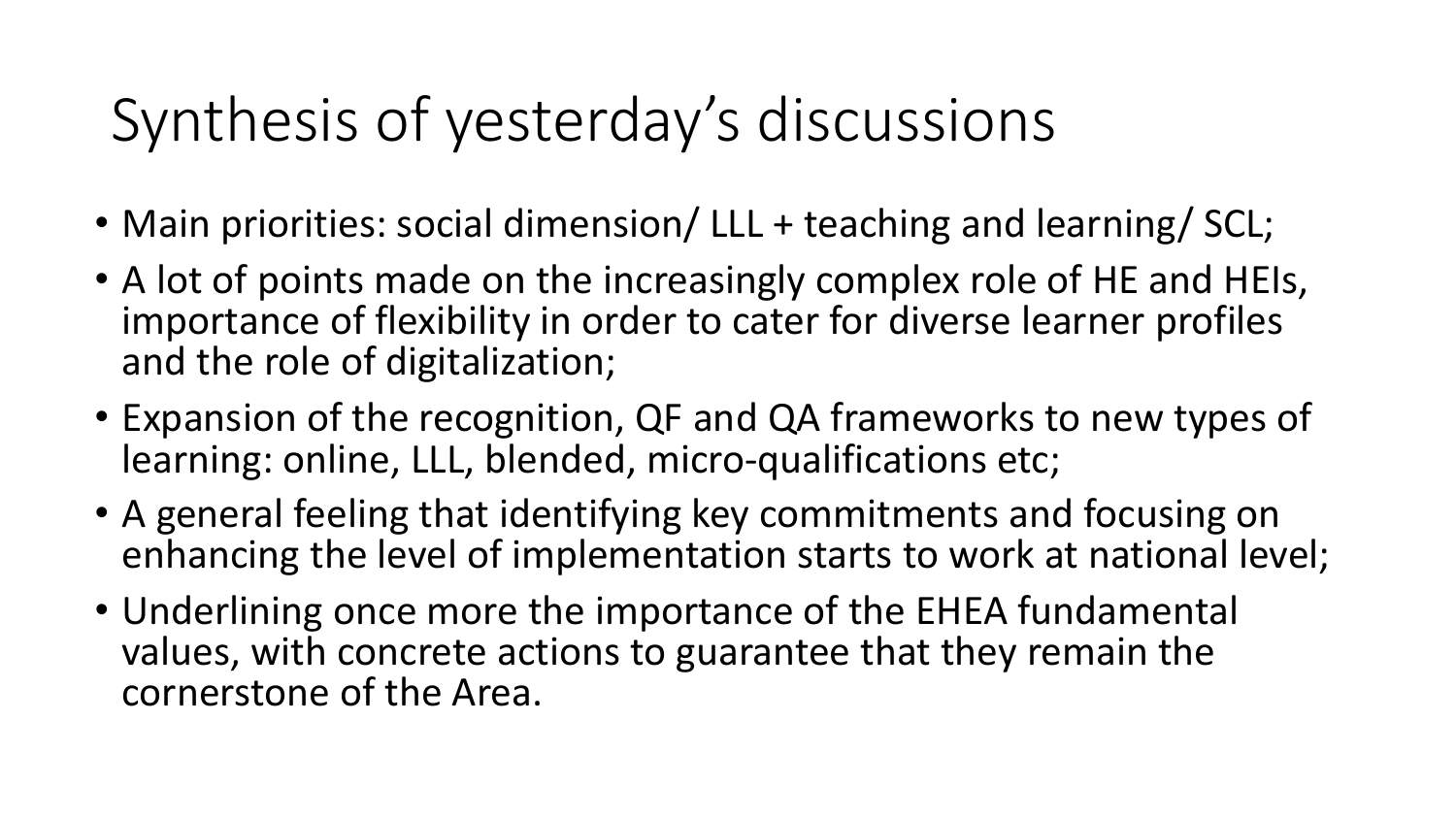## Opportunities and way forward

- EHEA/ EEA mutual support over time, with varying degrees of ambition (e.g. structural reforms, the mobility benchmark, SCL, European Universities). Value in setting ambitious political goals;
- Policy framing make politically attractive some key areas of the EHEA (e.g. social dimension – in light of the demographic situation and political developments);
- Use tested approaches e.g. the development of the ESG by stakeholders, followed by an EHEA members adoption – for other potential issues, such as institutional autonomy and academic freedom;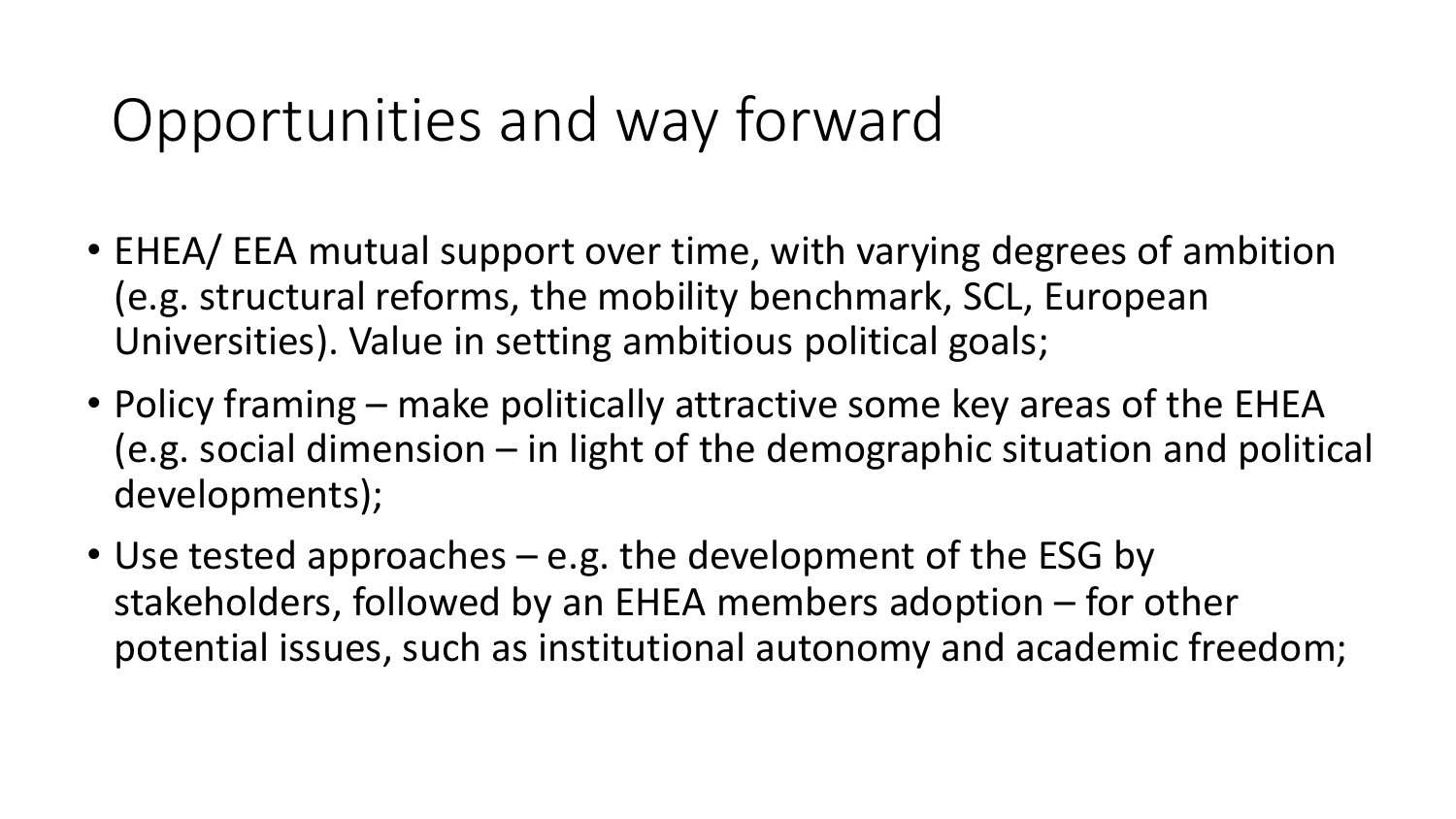### Opportunities and way forward

- Rebuild a strong link between the EHEA and its characteristics, especially structural reforms, and broader political concerns: democracy, fight against populism, a competitive Europe based on values, SDGs etc;
- Not be afraid to recognize some steps were in the wrong direction and learn from the experience (e.g. dismantling the Bologna expert teams at the national level, discursive closure at the national level, not making public the national implementation reports that were submitted for the 2015 Paris MC).